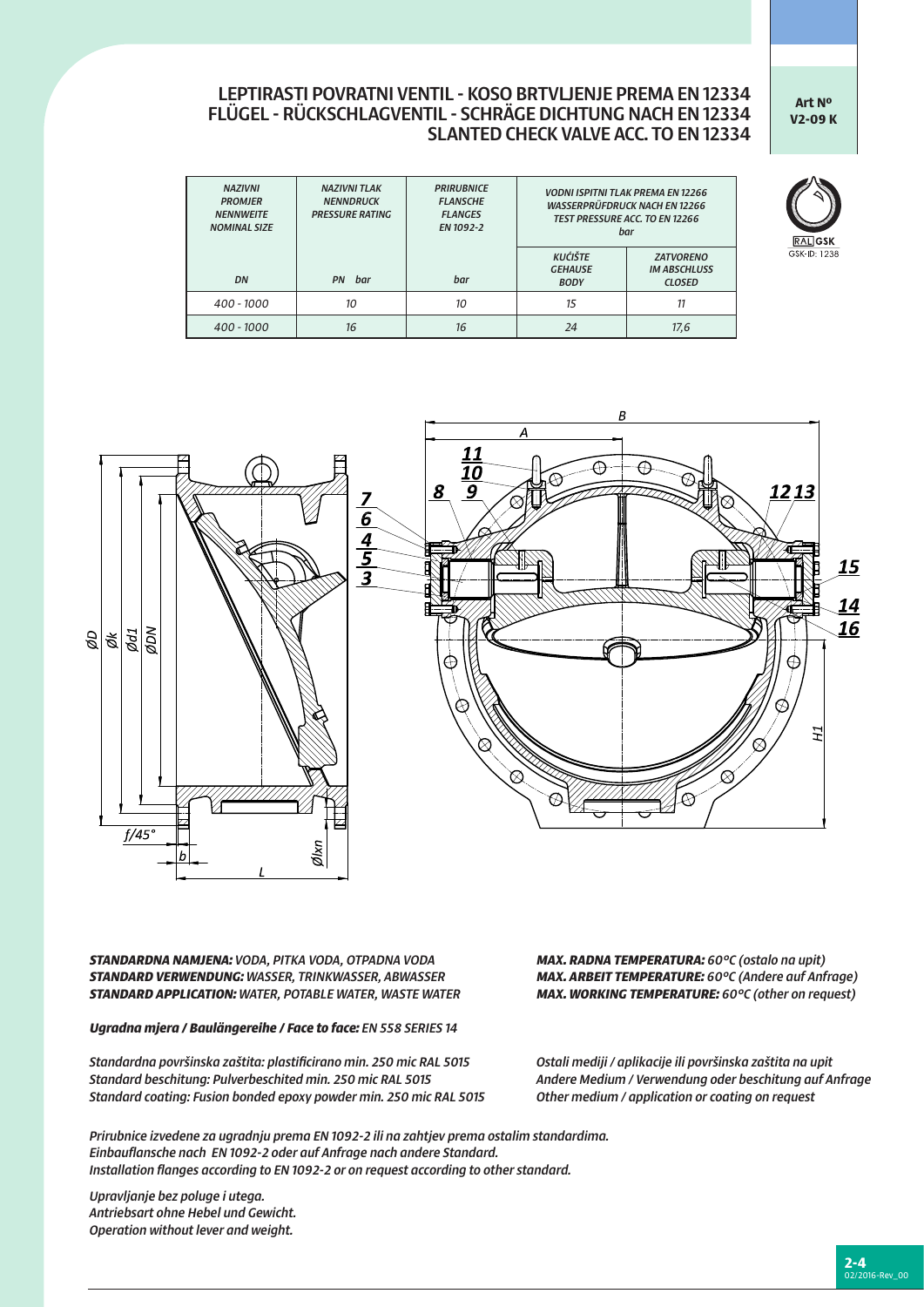

| <b>POZICIJA</b><br><b>POSITION</b><br><b>POSITION</b> | <b>NAZIV POZICIJE</b>              | <b>TEIL</b>           | <b>PART</b>            | <b>MATERIJAL</b><br><b>MATERIAL</b><br><b>MATERIAL</b> |  |  |
|-------------------------------------------------------|------------------------------------|-----------------------|------------------------|--------------------------------------------------------|--|--|
| 1                                                     | <b>Kućište</b>                     | Gehäuse               | <b>Body</b>            | <b>EN-GJS-400-15</b>                                   |  |  |
| $\overline{2}$                                        | <b>Disk</b>                        | Klappenscheibe        | <b>Disc</b>            | <b>EN-GJS-400-15</b>                                   |  |  |
| 3                                                     | <b>Brtvenica</b>                   | <b>Dichtungbuchse</b> | <b>Sealing bush</b>    | <b>CC493K</b>                                          |  |  |
| $\overline{4}$                                        | Poklopac osovine                   | <b>Deckel</b>         | Cover                  | <b>EN-GJS-400-15</b>                                   |  |  |
| 5                                                     | Osovina                            | Welle                 | Shaft                  | X20Cr13                                                |  |  |
| 6                                                     | <b>Schraube</b><br>Vijak           |                       | <b>Screw</b>           | 8.8 galv.                                              |  |  |
| $\overline{z}$                                        | Podložna pločica<br><b>Schaube</b> |                       | Washer                 | galv.                                                  |  |  |
| 8                                                     | Ležajna puškica<br>Lagerbuchse     |                       | <b>Bearing Bush</b>    | CC483K                                                 |  |  |
| 9                                                     | Zatik                              | Stift                 | Pin                    | X20Cr13                                                |  |  |
| 10                                                    | Podložna pločica                   | <b>Schaube</b>        | Washer                 | galv.                                                  |  |  |
| 11                                                    | Očni vijak                         | Hebeöse               | <b>Lifting Eye Nut</b> | C15                                                    |  |  |
| 12                                                    | "O" brtva                          | "O" Ring              | "O" Ring               | <b>EPDM</b>                                            |  |  |
| 13                                                    | "O" Ring<br>"O" brtva              |                       | "O" Ring               | <b>EPDM</b>                                            |  |  |
| 14                                                    | "O" brtva                          | "O" Ring              | "O" Ring               | <b>EPDM</b>                                            |  |  |
| 15                                                    | "O" brtva                          | "O" Ring              | "O" Ring               | <b>EPDM</b>                                            |  |  |
| 16                                                    | <b>Passfeder</b><br>Pero           |                       | <b>Parallel key</b>    | X20Cr13                                                |  |  |

*\* standardni materijali \* ostali materijali na upit* *\* Standardwerkstoffe*

*\* Andere Werkstoffe auf Anfrage*

*\* standard materials \* other materials on request*